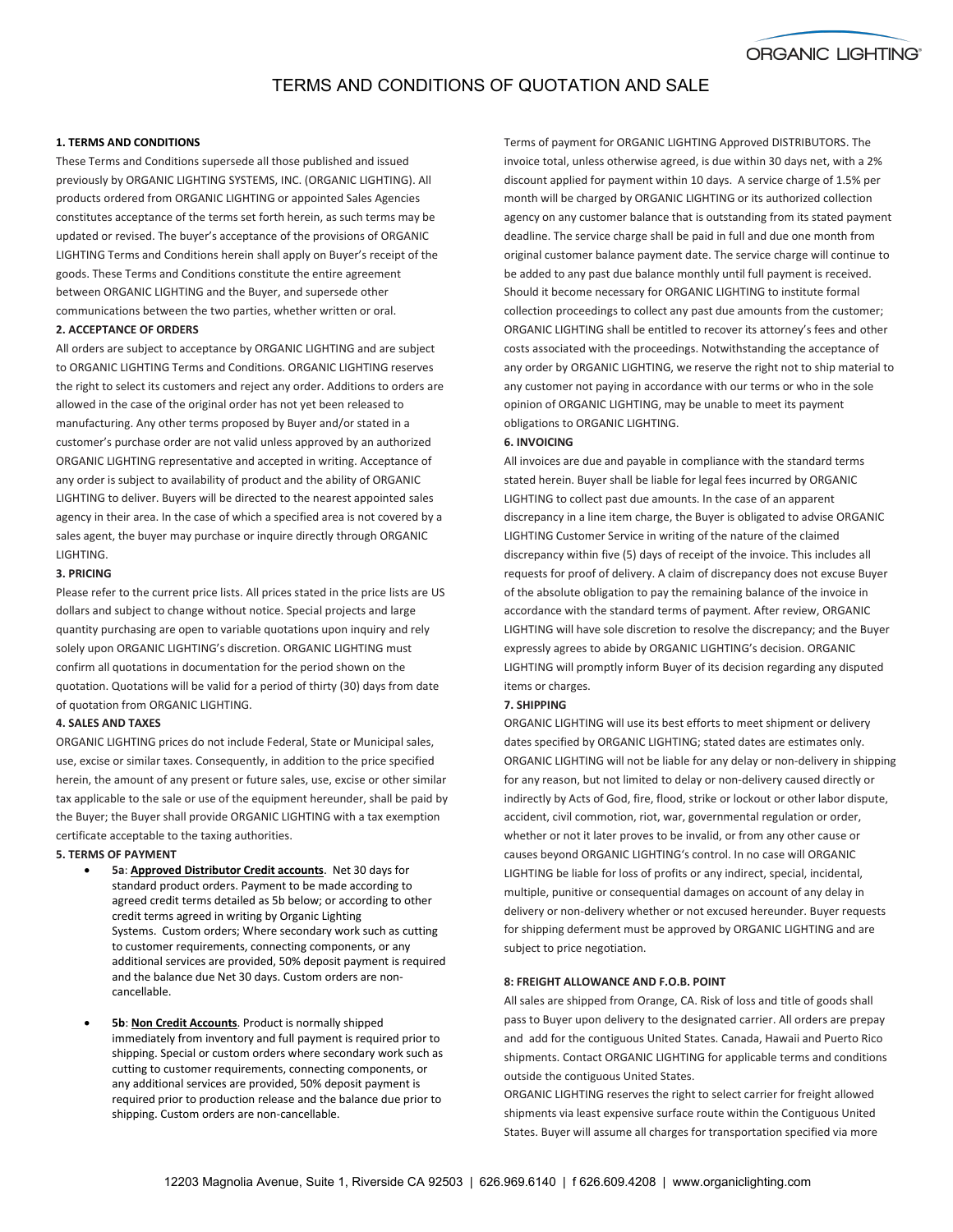**ORGANIC LIGHTING®** 

# TERMS AND CONDITIONS OF QUOTATION AND SALE

expensive means. Acceptance of a specified routing does not constitute a guarantee of ship date, transit time or arrival date.

ORGANIC LIGHTING reserves the right to ship all prepaid orders in one complete shipment. Partial shipments may be made at ORGANIC LIGHTING discretion. At no time will ORGANIC LIGHTING be responsible for any cartage or storage charges at destination. Claims for loss or damage must be reported directly to the carrier. ORGANIC LIGHTING's willingness to assist does not indicate liability for claim or replacement.

### **9: EXPORT REGULATIONS/PERMITS**

Buyer will comply with the provisions of the United States Government's Export Administration regulations and related documentation requirements and internal control procedures. Buyer shall be responsible for obtaining any necessary export or import licenses and permits.

## **10: BACK ORDERS / HOLD ORDERS**

Back orders that are the responsibility of ORGANIC LIGHTING will be shipped F.O.B. factory or point of shipment with freight prepaid and shipped via the most cost effective method, only when the original order was qualified for freight allowance. Orders of more than \$5,000 will be accepted on a "Hold For Release" basis only if the time periods specified on a written order are 120 days or less, and a deposit of 50% will be required. Procurement of components will be instigated and held for production until a firm release date is given. Any order containing separate releases specified by the Buyer, will each be treated as individual orders and subject to freight allowance and minimum billing.

## **11: CANCELLATIONS**

Buyer may cancel orders for standard products with written notice to ORGANIC LIGHTING subject to the following conditions and with ORGANIC LIGHTING's written consent. ORGANIC LIGHTING will always try to accommodate requests for cancellations but cannot guarantee stoppage of shipment for stocked products. If an order is stopped during production or after shipping arrangements have been made buyer shall pay any costs associated with this order. If a cancellation request is received and the order cannot be stopped the product can be returned according to terms as stated in the Return Goods Policy section. In the event of a cancellation request for a cut to-length non-stock, special order, or custom products (as defined in 5c) , ORGANIC LIGHTING's consideration will be made only if no work has been performed and no material purchased. Proof of production progress is not a guarantee. If work has been performed any costs and overhead incurred will be charged to the customer, which may include a cancellation charge up to the price of the product. Upon cancellation, buyer owned materials are not guaranteed to be returned

### **12: RETURNED GOODS POLICY**

All returned merchandise is subject to ORGANIC LIGHTING approval and must comply with official return policy. Request for permission to return merchandise must be made within twenty (20) days from date of shipment with exception to defective products, and Buyer must provide original ORGANIC LIGHTING invoice number. Documentation of permission to return must be provided. All returned goods must be in unopened original packaging for credit to be issued.

Items returned for refund will be shipped at buyer's expense. Incoming return packages must have, clearly stated on outside of package as well as all pertaining paperwork, the Return Authorization (RA) number. Products will be inspected upon return and these conditions must be verified and approved by ORGANIC LIGHTING before return procedures can advance. If

products are not in-original resalable condition as above, all products will be returned to customer without any credits issued.

A minimum of 35% restocking-fee will be charged on standard product andwill be deducted from all credits issued on authorized standard product returns. Credit will be issued for only the actual quantity received and accepted, and will be based on original invoice price. A Return Authorization (RA) form, supplied by ORGANIC LIGHTING, must accompany the return shipment. Material must be received by ORGANIC LIGHTING within thirty (30) days of issuance of the RA and must be a non-discontinued product. ORGANIC LIGHTING reserves the right to deduct for any damage sustained in transit. Unauthorized returns will be refused. All non-stocking, cut to length, special or custom made product, or discontinued items are not returnable. If the return of goods is proved to be a fault of ORGANIC LIGHTING and permission is granted for its return, ORGANIC LIGHTING will give a full credit refund.

### **13: APPLICATION/INSTALLATION**

Professional installation is required of all ORGANIC LIGHTING products. ORGANIC LIGHTING does not warrant the accuracy of any application of a product other than its stated applications nor will ORGANIC LIGHTING cover the costs of system performance recommendations provided from any engineering opinion other than ORGANIC LIGHTING. Responsibility for selection of the proper product or application rests solely with the Buyer. Products should be installed, used and maintained in accordance with the applicable ORGANIC LIGHTING instructions, National Electrical code and/or any prevailing local codes. No modifications to ORGANIC LIGHTING product can be made, other than cutting to length and connecting, field cuttable products in accordance with ORGANIC LIGHTING installation and assembly instructions, which must be carried out by a qualified electrician with experience of LED products installation.. Installations in wet locations must have waterproof connector and end-cap covers correctly installed. Any other unauthorized modification will void any U.L. ETL or CE listings and ORGANIC LIGHTING warranty.

NOTE: Catalog pages are for reference only. Specifications, dimensions and performance may change without notice or change in accordance with customized application.

**14: PRODUCT SPECIFICATION** ORGANIC LIGHTING reserves the right to modify designs, change specifications, change prices, and discontinue products (discontinued products are not available for refund). **15: INDEMNIFICATION**

Buyer shall indemnify, defend and hold harmless ORGANIC LIGHTING and its executives, directors, agents, employees, affiliates, representatives, successors, and assigns from and against all losses, liabilities, costs and expenses (including, without limitation, attorneys' fees) arising out of or in connection with claims by third parties for any loss, damage or injury caused or alleged to be caused by breach by Buyer or its employees, partners to whom Buyer sold Product, contractors, representatives, agents or affiliates, (collectively, "Buyer Parties") of any obligation herein; negligent use, application, installation or implementation of Product by any of the Purchaser Parties; and/or unless authorized in writing by ORGANIC LIGHTING, modification of Product or integration of Product into other products by any of the Buyer Parties. Buyer shall not join, settle or otherwise attempt to affect or dispose of any such claim without ORGANIC LIGHTING's written consent.